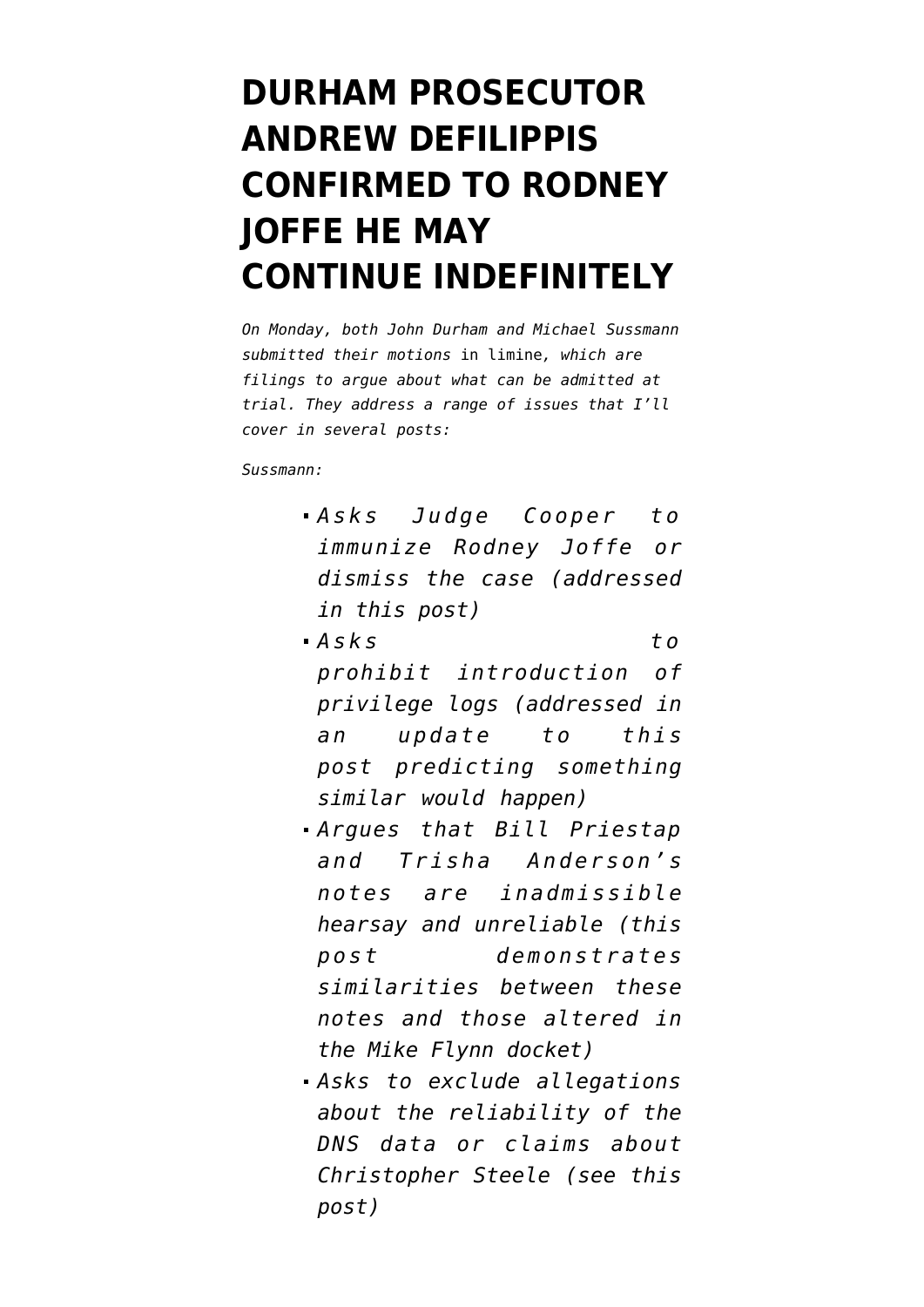*Durham [wants to:](https://storage.courtlistener.com/recap/gov.uscourts.dcd.235638/gov.uscourts.dcd.235638.61.0_1.pdf)*

- *Admit witnesses' contemporaneous notes of conversations with the FBI General Counsel*
- *Admit emails referenced in the Indictment and other, similar emails (see [this](https://www.emptywheel.net/2022/04/06/tunnel-vision-durham-treats-citizens-research-into-real-paul-manafort-crimes-like-a-criminal-conspiracy/) [post](https://www.emptywheel.net/2022/04/06/tunnel-vision-durham-treats-citizens-research-into-real-paul-manafort-crimes-like-a-criminal-conspiracy/))*
- *Admit certain acts and statements (including the defendant's February 2017 meeting with a government agency, his December 2017 Congressional testimony, and his former employer's October 2018 statements to the media) as direct evidence or, alternatively, pursuant to Federal Rule of Evidence 404(b)*
- *Exclude evidence and preclude argument concerning allegations of political bias on the part of the Special Counsel ([addressed](https://www.emptywheel.net/2022/04/05/the-guy-investigating-the-hiring-of-a-special-counsel-insists-that-the-hiring-of-a-special-counsel-cannot-be-political/) [in this post](https://www.emptywheel.net/2022/04/05/the-guy-investigating-the-hiring-of-a-special-counsel-insists-that-the-hiring-of-a-special-counsel-cannot-be-political/))*
- *Admit an October 31, 2016 tweet by the Clinton Campaign*

*I will link my discussions in serial fashion.*

In a [motion to dismiss](https://www.documentcloud.org/documents/21575162-220404-sussmann-motion-to-dismiss), Michael Sussmann just requested that Judge Christopher Cooper give Special Counsel Durham a choice: either immunize Rodney Joffe, or dismiss the case.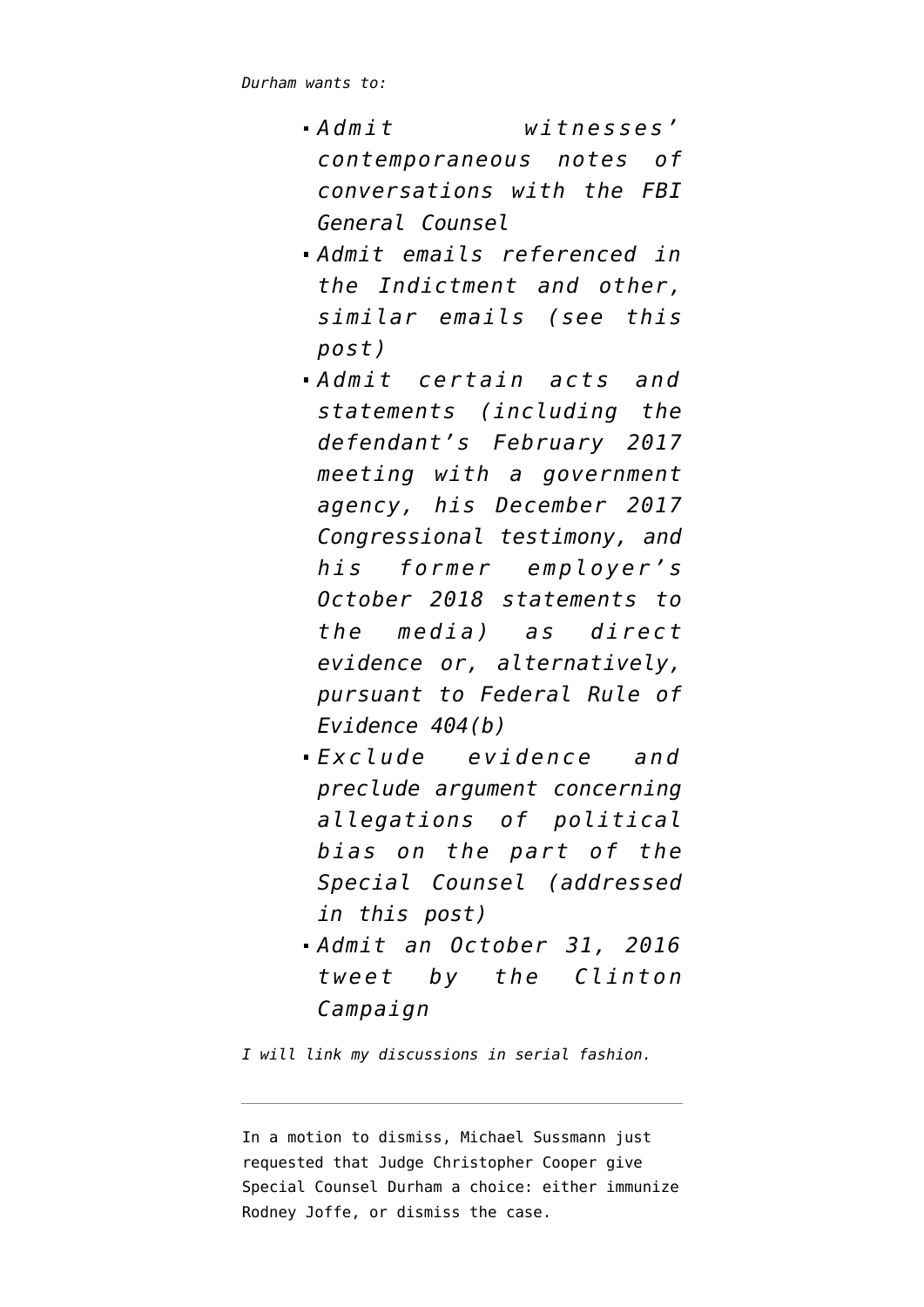Sussmann wants to call Joffe to provide exculpatory testimony.

> Mr. Joffe would offer critical exculpatory testimony, including that: (1) Mr. Sussmann and Mr. Joffe agreed that information should be conveyed to the FBI and to Agency-2 to help the government, not to benefit Mr. Joffe; (2) the information was conveyed to the FBI to provide a heads up that a major newspaper was about to publish a story about links between Alfa Bank and the Trump Organization; (3) in response to a later request from Mr. Baker, Mr. Sussmann conferred with Mr. Joffe about sharing the name of that newspaper before Mr. Sussmann told Mr. Baker that it was The New York Times; (4) the researchers and Mr. Joffe himself held a good faith belief in the analysis that was shared with the FBI, and Mr. Sussmann accordingly and reasonably believed the data and analysis were accurate; and (5) contrary to the Special Counsel's entire theory, Mr. Joffe was neither retained by, nor did he receive direction from, the Clinton Campaign.

But after Joffe's lawyer Steven Tyrell received Sussmann's trial subpoena, he [asked](https://www.documentcloud.org/documents/21575161-220401-tyrell-to-bosworth) Andrew DeFilippis if he remained a subject of the investigation — more than five years after his last action in this case — DeFilippis stated that he continued to chase vague claims about the YotaPhone allegations shared in the February 9, 2017 meeting with the CIA.

> On March 31, the day after receipt of the subpoena, I spoke by telephone with representatives of the Office of Special Counsel ("OSC") in an effort to obtain sufficient information from which I could assess and advise my client whether he has a credible fear of prosecution. I then explained that I had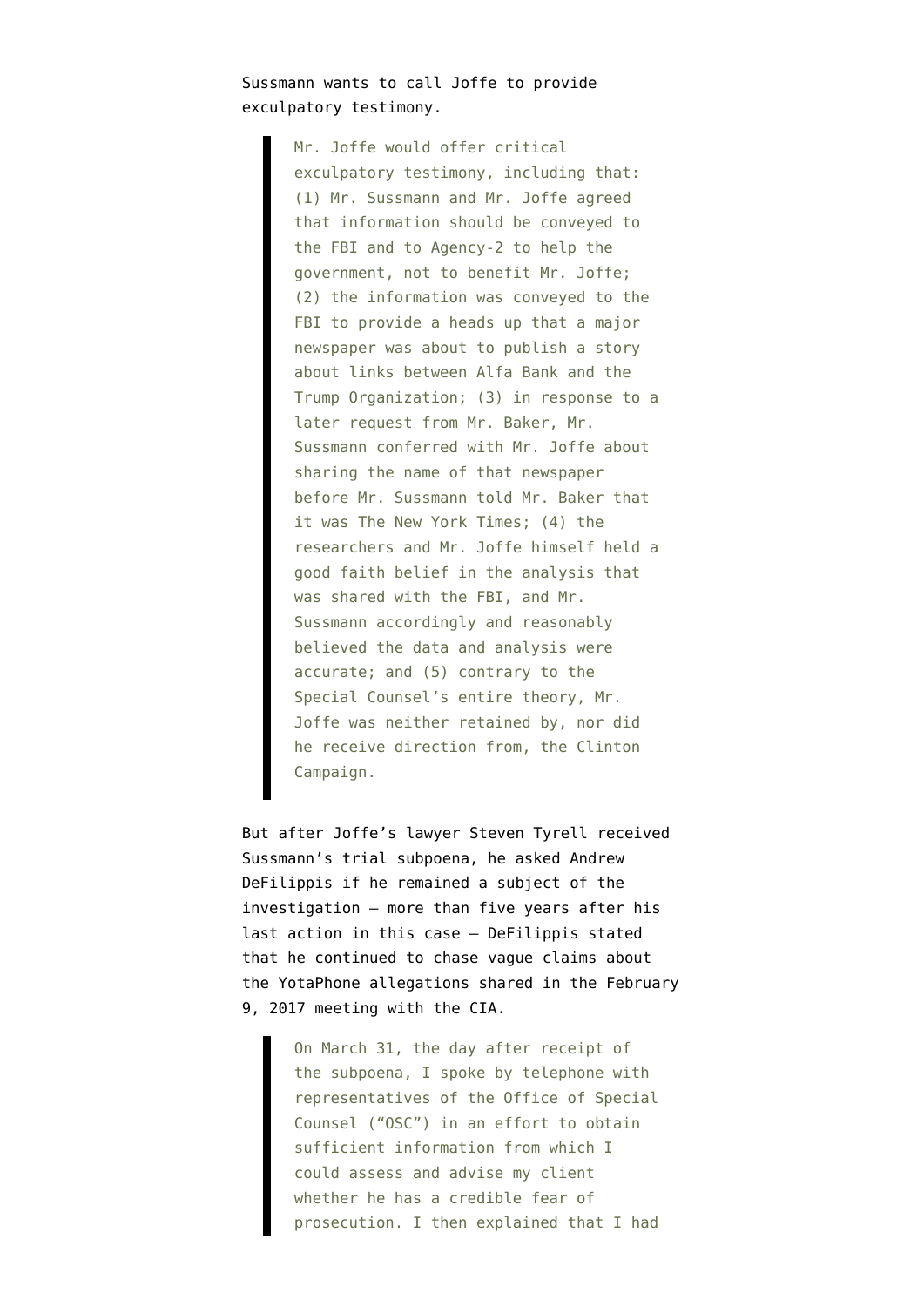requested an update because my client had received your trial subpoena. Given the impending trial date, I stated that we wished to inform you as soon as possible whether Mr. Joffe intends to invoke his Fifth Amendment rights if called to testify. I indicated that Mr. Joffe has a desire to testify, but he has concerns about doing so ifhe is a subject of the OSC's investigation. In response, Mr. Defilippis confirmed that Mr. Joffe remains a subject of the investigation (as he has been since our first contact with the OSC fifteen months ago). I then asked if Mr. DeFilippis could explain what basis remains for Mr. Joffe's possible prosecution. Rather than provide any additional information to aid in our assessment of the risk of prosecution, Mr. Defilippis stated that in his view, Mr. Joffe's status in the investigation was sufficient to establish a good faith basis to invoke the privilege against self-incrimination. Mr. Defilippis further stated that OSC did not want to get into any more detail, and presumed that Latham would understand if Mr. Joffe decided to invoke.

I then stated to Mr. DeFilippis that more than five years has elapsed since the events that are described in the indictment against your client and the OSC's related public filings, including the September 19, 2016, meeting with the FBI and the February 9, 201 7, meeting with , and asked what other basis the OSC might have to charge Joffe with criminal conduct. Mr. Defilippis replied in general terms that while it was fair to say that the Alfa-related allegations tied back to Sussmann's September 19, 2016 meeting, the Yota phone-related allegations continued to "percolate through various branches of the government and around the private sector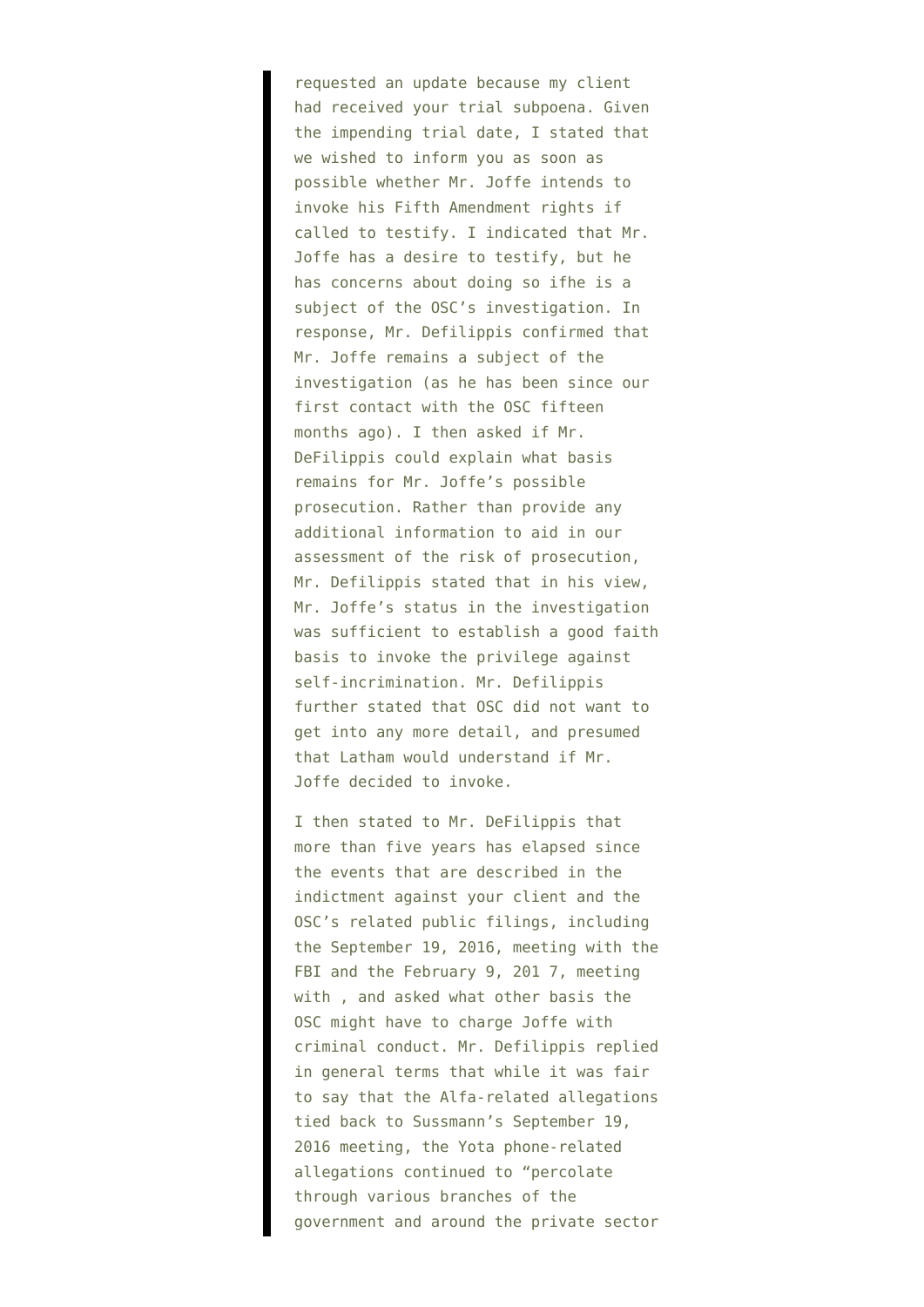after that date, in various forms." Defilippis further noted that certain fraud statutes have longer than a fiveyear limitations period, although he did not specify what statutes might be implicated by the events in question. Beyond that, Mr. Defilippis was unwilling to comment further. In light of Mr. Defilippis' unwillingness to provide additional information, I asked whether he ever envisioned an end to my client' status as a subject of the OSC's investigation, and if so, when that might be. Mr. Defilippis indicated that he was unable to put an end date on the investigation at this point, and that it would depend upon various factors, including the conduct in question and the applicability of various limitations periods. [my emphasis]

## According to Sussmann attorney Sean Berkowitz, just weeks ago, Durham was pressuring Joffe to testify against Sussmann.

*Third*, given the Special Counsel's repeated entreaties to Mr. Joffe to cooperate in the Special Counsel's investigation against Mr. Sussmann, including only weeks ago, the Special Counsel's refusal to confer immunity on Mr. Joffe, and the Special Counsel's insistence that Mr. Joffe continues to face criminal exposure, seems to be not only retaliatory, but tantamount to a "deliberate[] deni[al] [of] 'immunity for the purpose of withholding exculpatory evidence and gaining a tactical advantage through such manipulation.'" Ebbers, 458 F.3d at 119 (citation omitted). As in Smith, "[i]f the witness were guilty of [the threatened offenses], he should have been charged with those offenses whether he testified or not. The [Special Counsel is] obviously threatening the